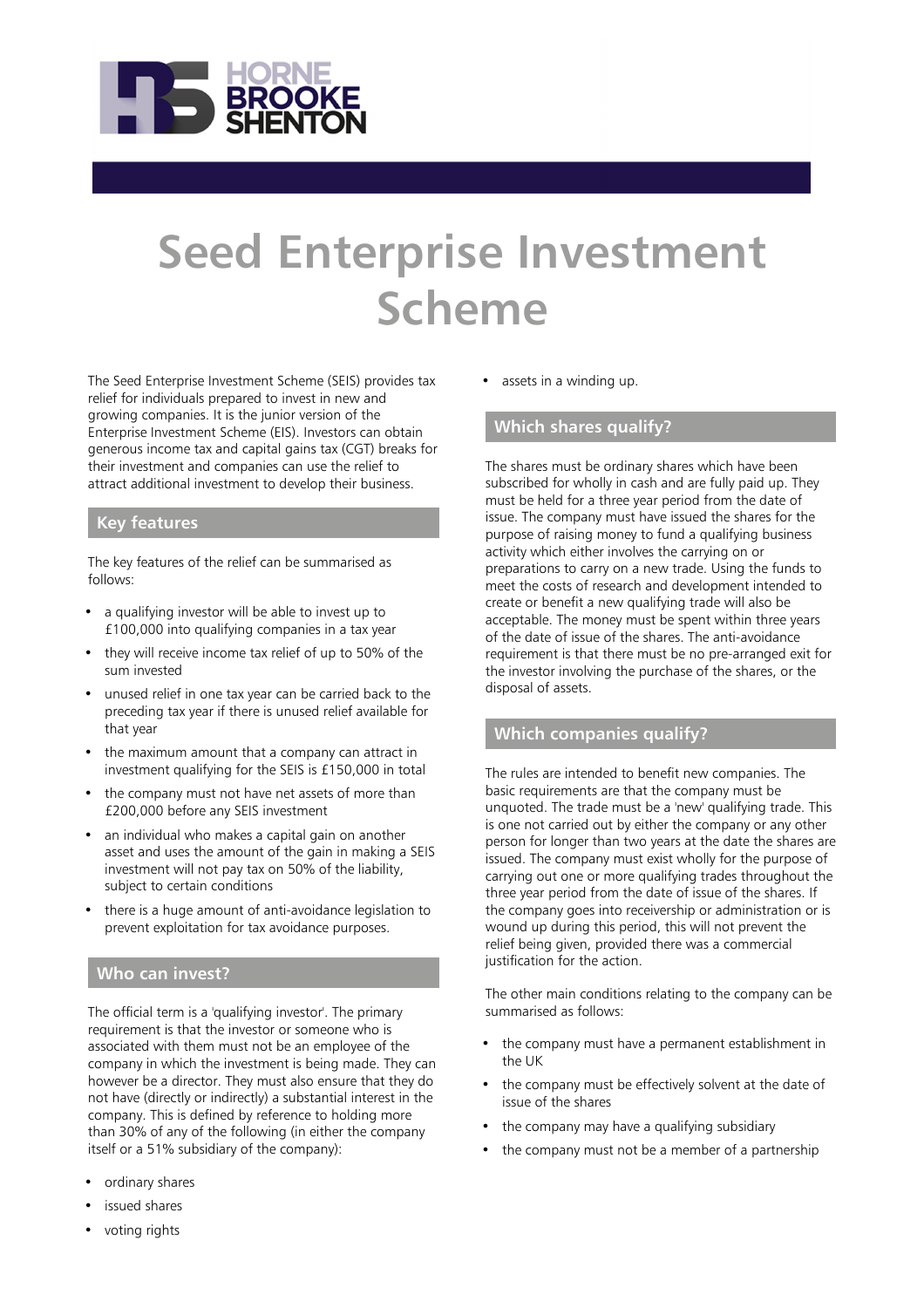- immediately before the investment, the gross assets of the company plus the value of any related entity (one that holds more than 25% of the capital or voting power in the issuing company) must not exceed £200,000
- there are less than 25 full-time employee equivalents in the company and any related entity
- the company must not have had EIS or Venture Capital Trust (VCT) investment before the SEIS shares are issued; and
- the total amount of investment made under the SEIS in the company must not exceed an aggregate of £150,000.

#### **Which trades qualify?**

The primary requirement is that the company must carry on a genuine new trading venture. There may be a problem if the same activities had been carried on as part of another trade. Basically, any trading activity will qualify unless it is an excluded activity within the definitions used for the EIS. This means that activities such as property development, retail distribution, hotels, nursing homes and farming will not qualify. The trade must be carried out on a commercial basis.

### **How is relief obtained?**

The relief is given as a reduction against the total tax liability for the year but cannot turn a tax liability into a tax repayment. In that situation the individual would be able to carry back the unused relief to the preceding tax year for use if there was any tax unrelieved for that year.

#### **Examples**

Samantha invests £60,000 under the SEIS. Potentially her tax relief is 50% of her investment which is therefore worth £30,000. As her tax liability for the year is £45,000, the maximum relief is available to reduce her tax liability to £15,000.

Richard also invests £60,000 under the SEIS. His forecast tax liability is only £20,000 so the claim to relief under the SEIS will be limited to £20,000 for that tax year. However, Richard can in addition make a claim to carry back the unused relief of £10,000 (£30,000 less £20,000 relieved) to the preceding tax year.

The relief must be claimed and requires a certificate from the company issuing the shares.

#### **Can the relief be withdrawn?**

The short answer is yes if certain events happen within three years of the date on which the shares are issued. The most obvious event is the disposal of the shares in that period. There are complex rules that will cause the relief to be withdrawn if the investor receives value from the company during this period.

## **What about the CGT position?**

Where shares are sold more than three years after the date on which they are issued, then any resulting gain is free of CGT. Shares sold within three years would be chargeable but may qualify for Entrepreneurs' Relief (ER) if the various conditions are met.

Where a disposal is exempt for gains purposes, this would normally mean that a loss would not be allowable for CGT purposes, but an allowable loss is available under the scheme. Where SEIS income tax relief has been obtained and is not withdrawn then the capital loss is reduced so that tax relief is not duplicated.

## **Example**

Murat invested £25,000 in the SEIS for which he received £12,500 relief against his income tax liability of £35,000. If 4 years later the company is unsuccessful and is liquidated with no value returned to the shareholders then his allowable capital loss will be £12,500, being the amount invested of £25,000 less the income tax relief obtained of £12,500.

Clearly investors will hope that they are not in a capital loss position but where this does happen, the allowable loss qualifies for relief against either gains or income. The facility to use a capital loss against income is only available in certain specified circumstances which include a capital loss on the SEIS. It can be used in the year of the loss and/or the preceding year to relieve net income and can therefore potentially save tax at the individual's highest rate of tax.

#### **A bonus exemption**

There is also an additional exemption where assets are disposed of at a gain in that year and funds equal to the amount of the gain are invested in SEIS shares. Reinvestment relief is available at 50% of the matched gain where the proceeds are invested in SEIS shares.

Where only part of the gain is invested in such shares then only that part is exempt. The maximum gain to be relieved is capped at £100,000. Further, this relief will only be allowed where the investment also qualifies for income tax relief and a claim is made. If for any reason the SEIS relief is withdrawn on the shares then the gain will be reinstated.

#### **Example**

Isaac sells some more quoted shares for £200,000, making a gain of £80,000. He invests £80,000 of the proceeds in new shares which qualify under the SEIS. He will be able to claim a reduction of £40,000 (being 50% of the amount invested in the SEIS) in the chargeable gain on the shares.